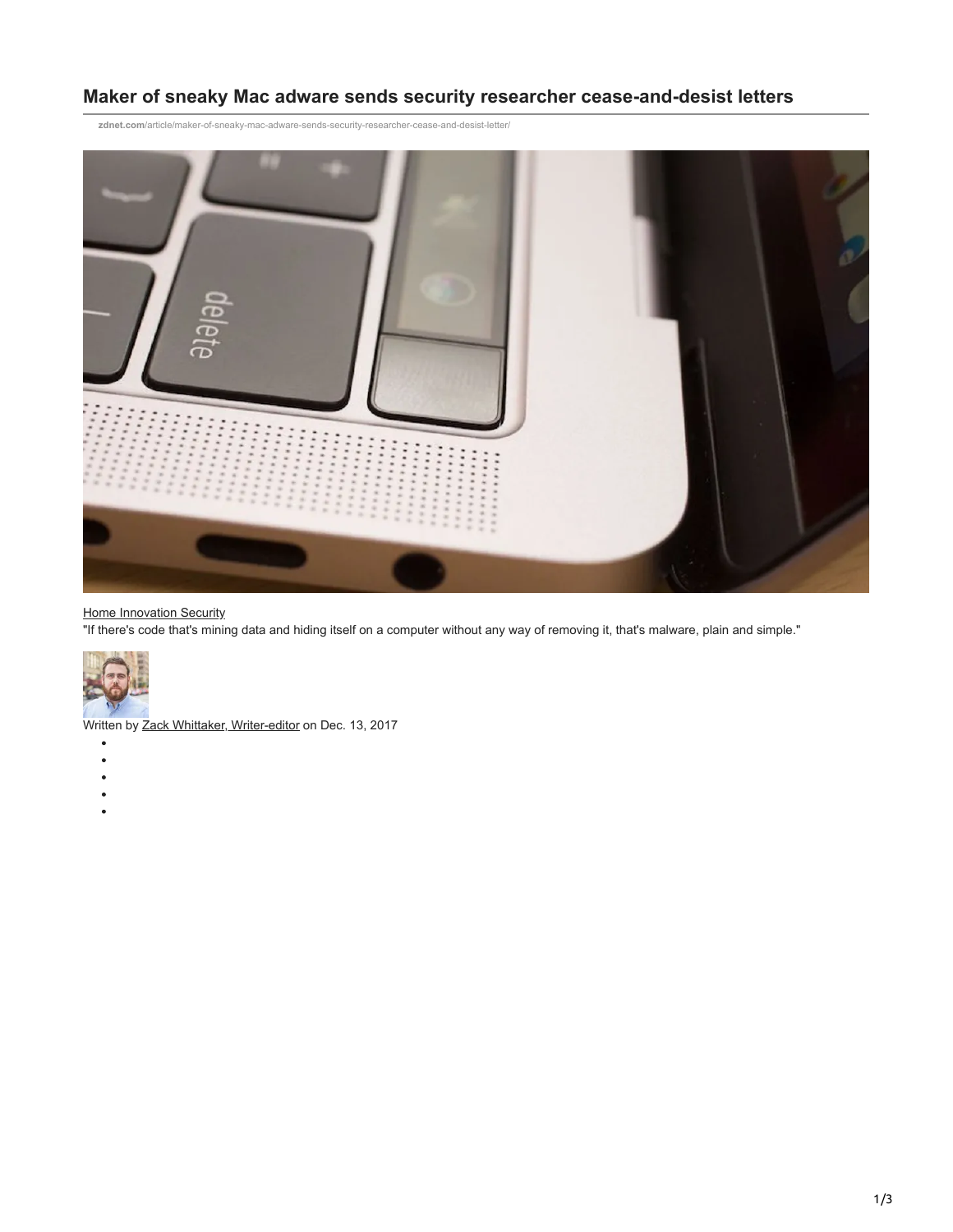(Image: file photo)

D

The maker of a sneaky adware that hijacks a user's browser to serve ads is back with a new, more advanced version -- one that can gain root privileges and spy on the user's activities.

News of the updated adware dropped Tuesday in a [lengthy write-up](https://www.cybereason.com/blog/targetingedge-mac-os-x-pirrit-malware-adware-still-active) by Amit Serper, principal security researcher at Cybereason.

The adware, dubbed OSX.Pirrit, is still highly active, infecting tens of thousands of Macs, according to Serper, who has tracked the malware and its different versions for over a year.

Serper's detailed write-up is [well worth the read](https://www.cybereason.com/blog/targetingedge-mac-os-x-pirrit-malware-adware-still-active). The short version is that the adware, built by Israeli ad-tech firm TargetingEdge, poses as a legitimate installer, like a video player or document reader. Like other software, the installer asks for the user's password to install, tricking the user into turning over root privileges to the installer.Once it's hooked into the system, the installer uses a script to download further components from the adware's command and control server. The report said that the files used to maintain the adware's persistence on the infected Mac